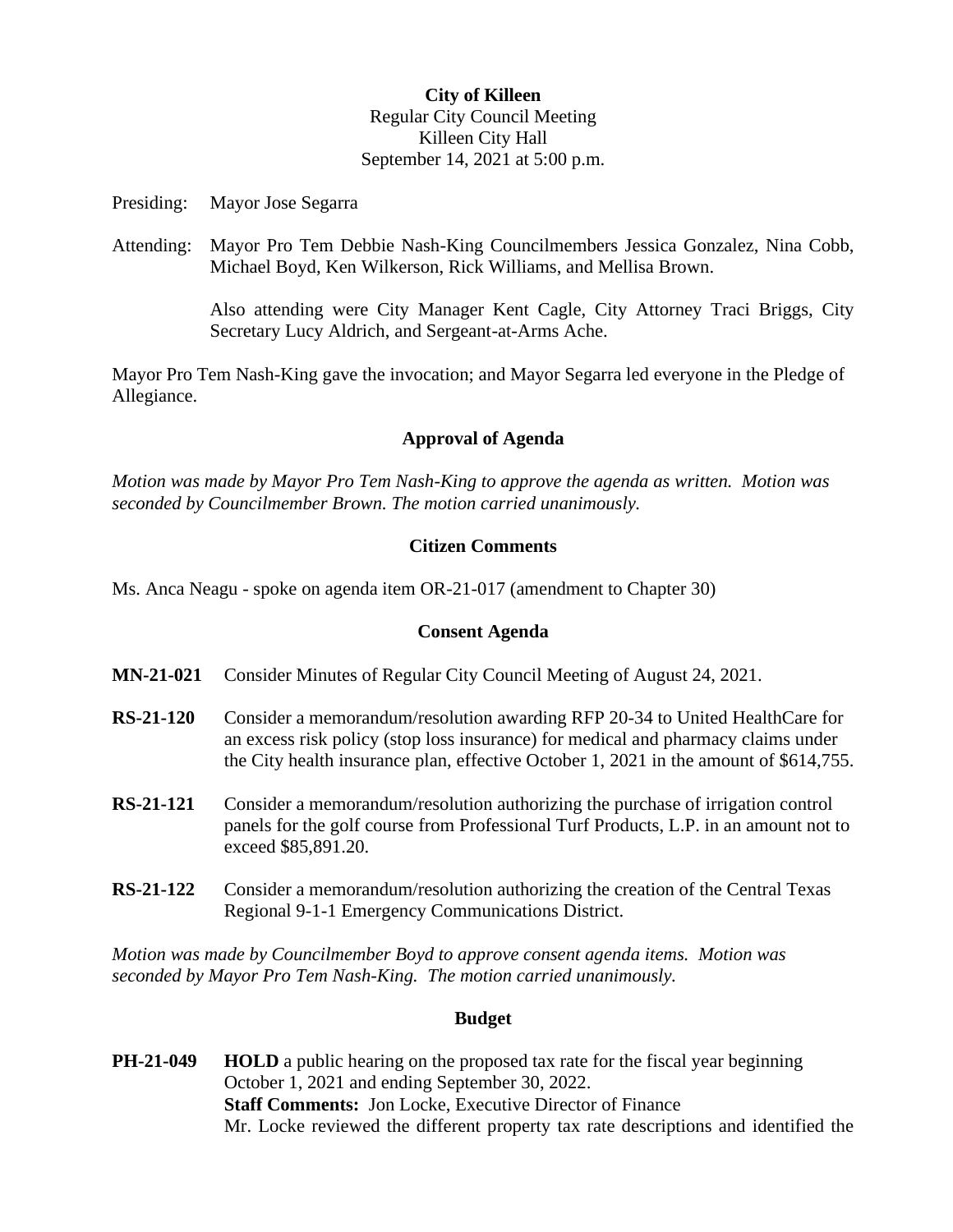amount of each rate as follows: the no-new revenue rate, or the tax rate that will generate the same amount of tax revenue as the previous fiscal year on properties taxed in both fiscal years (FY2022 - \$0.6713); the budgeted rate, or the tax rate used to prepare the FY2022 proposed budget (FY2022 - \$0.7056); the proposed rate, or the tax rate proposed by motion of direction on September 7, 2021 (FY2022 - \$0.7004); a rate with a \$24 million bond issue, or the tax rate to include debt service for a street maintenance bond issue supported by property tax (FY2022 - \$0.7169, this was set as the preliminary tax rate ceiling); the current rate, or the tax rate levied for the current fiscal year (FY2021 - \$0.7330); and the voter-approval rate, or the tax rate that is calculated by increasing the maintenance and operation component of the no-new-revenue rate by 3.5% plus any unused increment rate (FY2022 - \$0.8357). City staff recommends City Council hold a public hearing on the proposed tax rate of \$0.7004 for the fiscal year beginning October 1, 2021 and ending September 30, 2022.

Mayor Segarra opened the public hearing.

With no one appearing, Mayor Segarra closed the public hearing.

**PH-21-052** HOLD a public hearing on the proposed Fiscal Year 2022 Annual Budget. **Staff Comments:** Jon Locke, Executive Director of Finance Mr. Locke reviewed the projected beginning fund balances, revenues, expenditures and the ending fund balances for fiscal year 2022 in all of the city's funds. City staff recommends City Council hold a public hearing on the proposed fiscal year 2022 annual budget.

Mayor Segarra opened the public hearing.

Ms. Holly Teel spoke on a variety of ways to use funds such as: gang violence department, fixing older city parks, and funding police patrols in older city parks.

Mr. Michael Fornino spoke on adding more police officers to the police force, adding more code enforcement officers, concentrating on retention and recruitment, and addressing ways attract businesses to the city.

Mr. John Miller spoke on using funds to attract more businesses to the city and to fix smaller (overlooked) roads that need repair.

With no one else appearing, Mayor Segarra closed the public hearing.

**OR-21-013** Consider an ordinance adopting the Annual Budget for the City of Killeen for the fiscal year beginning October 1, 2021 and ending September 30, 2022.

> The City Secretary read the caption of the ordinance. AN ORDINANCE APPROVING AND ADOPTING A BUDGET FOR OPERATING THE MUNICIPAL GOVERNMENT OF THE CITY OF KILLEEN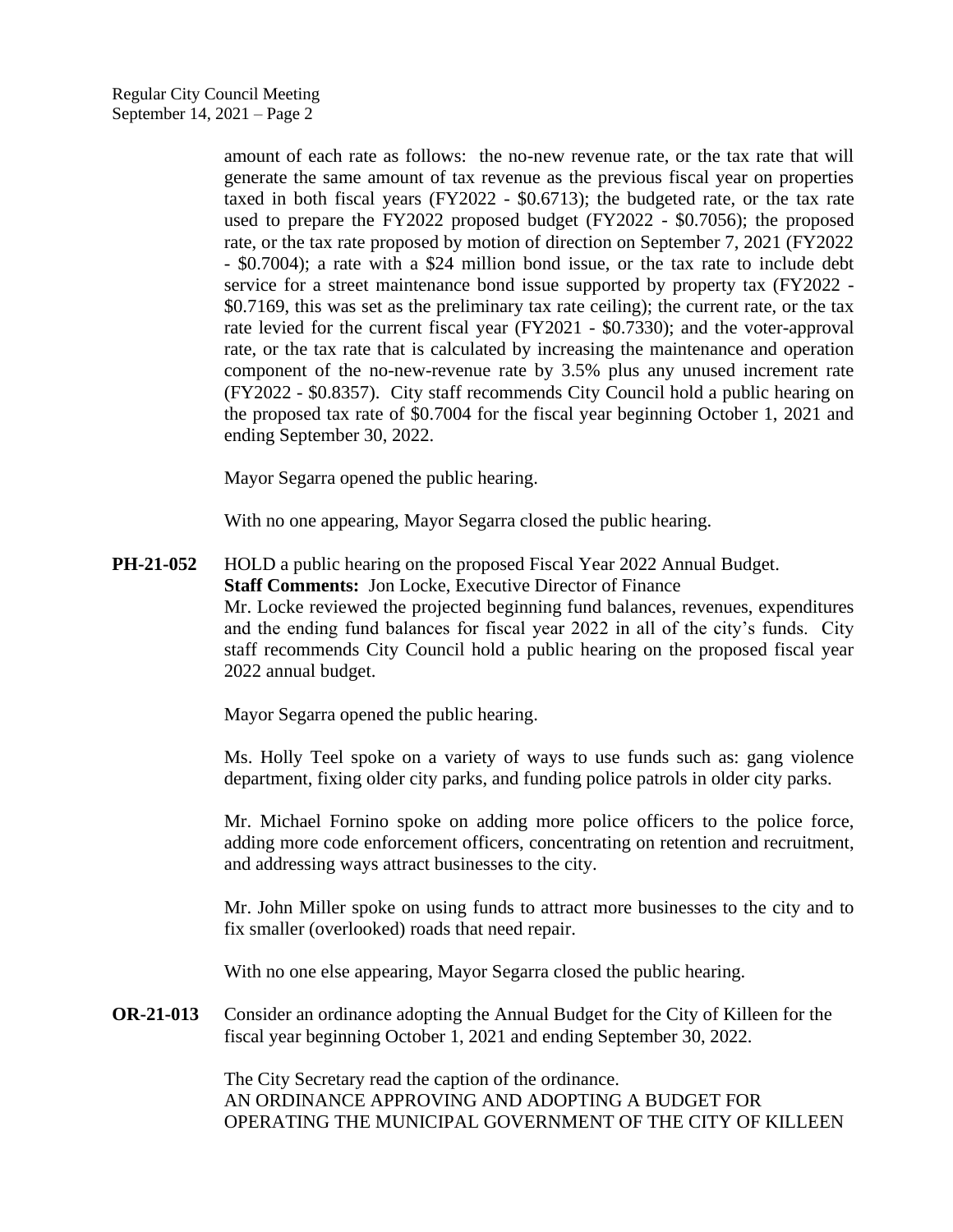> FOR THE FISCAL YEAR BEGINNING ON OCTOBER 1, 2021 AND ENDING ON SEPTEMBER 30, 2022; APPROPRIATING MONEY FOR THE VARIOUS FUNDS AND PURPOSES OF SUCH BUDGET INCLUDING APPROPRIATIONS OF MONEY TO PAY INTEREST AND PRINCIPAL SINKING FUND REQUIREMENTS ON ALL INDEBTEDNESS; PROVIDING A SAVINGS AND SEVERABILITY CLAUSE; REPEALING ALL ORDINANCES AND APPROPRIATIONS IN CONFLICT WITH THE PROVISIONS OF THIS ORDINANCE; AND ESTABLISHING AN EFFECTIVE DATE.

**Staff Comments:** Jon Locke, Executive Director of Finance

The proposed fiscal year 2022 budget was submitted to City Council July 6, 2021. On July 21st, the city manager at the direction of City Council held a public budget forum. On July 27th, the city held the first budget public hearing. A second budget public hearing was held September 7th and a third and final public hearing was held this evening (PH-21-052). With a majority vote being required by the City Council to adopt the budget, city staff's recommendation is to adopt the budget ordinance as presented.

*Motion was made by Mayor Pro Tem Nash King to approve OR-21-013. Motion was seconded by Councilmember Williams. Councilmember Brown made a motion to amend the motion to approve the budget with a reduction in the water and sewer revenue of \$1.5 million that would be brought in by the increased rates and a reduction of \$560,000 in revenue in the solid waste fund that would be brought in by the increased rates and to use the CIP fund balance to cover the costs of the CIPs that those funds would have covered. Without a second, the motion to amend died.* 

*The City Secretary called for a record vote of the original motion:*

*Mayor Pro Tem Nash-King - Aye Councilmember Gonzalez - Aye Councilmember Cobb - Aye Councilmember Boyd - Aye Councilmember Wilkerson - Aye Councilmember Williams - Aye Councilmember Brown - No*

*Motion carried 6 to 1 with Councilmember Brown in opposition.*

**OR-21-014** Consider a memorandum/resolution ratifying the property tax revenue increase reflected in the Annual Budget for the fiscal year October 1, 2021 through September 30, 2022.

**Staff Comments:** Jon Locke, Executive Director of Finance

Per Local Government Code 102.007(c), adoption of a budget that receives more property tax revenue than in the previous year requires a separate vote to ratify the property tax revenue increase. The total tax revenue increase is \$3,616.687. This action is required even though the tax rate is decreasing. City staff's recommendation is to ratify the property tax revenue increase reflected in the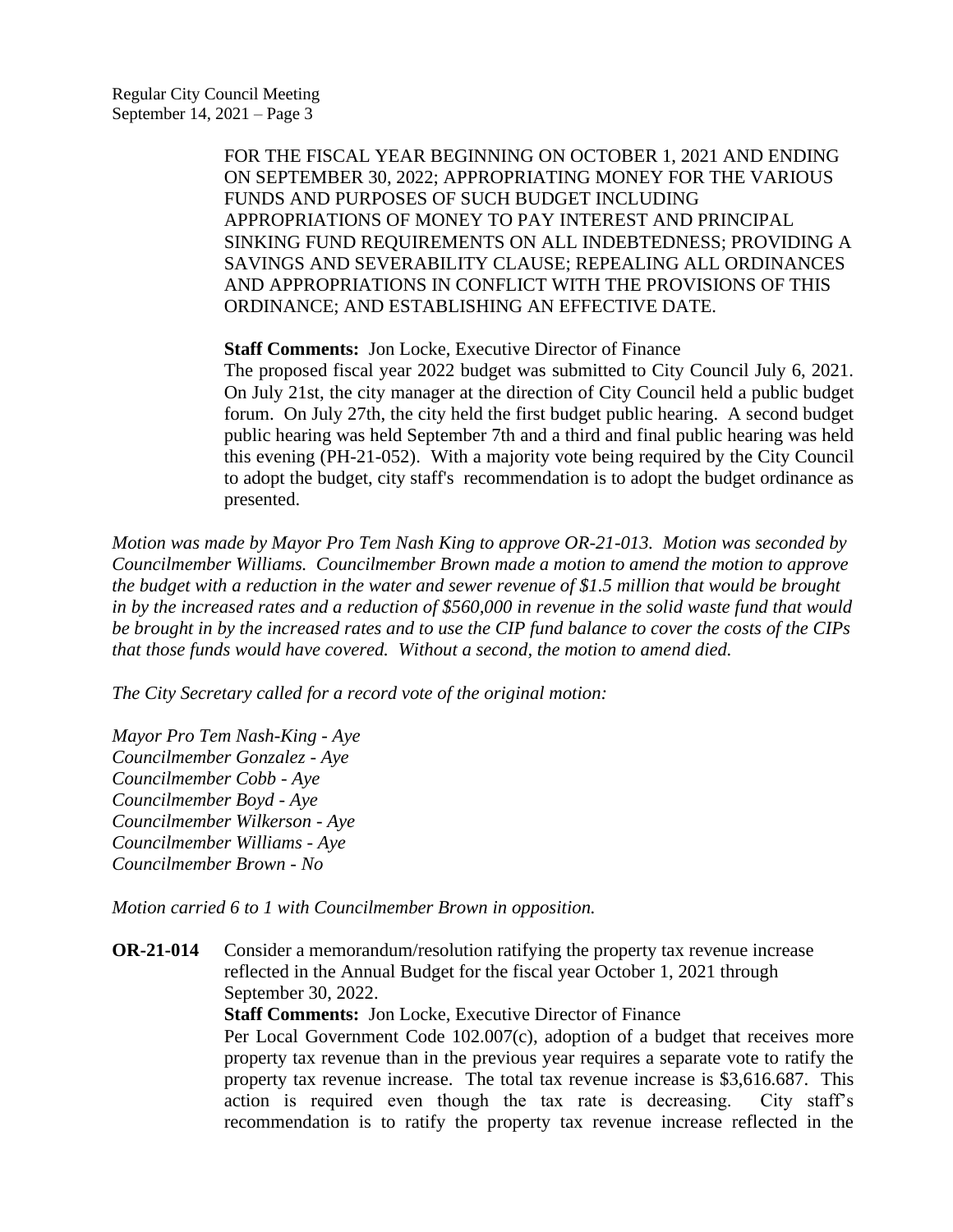Annual Budget and Plan of Municipal Services for the fiscal year October 1, 2021, through September 30, 2022.

*Motion was made by Mayor Pro Tem Nash-King to approve OR-20-014. Motion was seconded by Councilmember Williams. Motion carried unanimously.*

**OR-21-015** Consider an ordinance setting a tax rate of \$0.7004 per \$100 valuation, comprised of \$0.5119 for maintenance and operations and \$0.1885 for debt service, for fiscal year 2022 (tax year 2021).

The City Secretary read the caption of the ordinance.

AN ORDINANCE SETTING THE TAX RATE AND LEVYING A TAX UPON ALL PROPERTY SUBJECT TO TAXATION WITHIN THE CITY LIMITS OF THE CITY OF KILLEEN, TEXAS, FOR THE 2021 TAX YEAR AND FOR THE USE AND SUPPORT OF THE MUNICIPAL GOVERNMENT OF THE CITY OF KILLEEN FOR THE FISCAL YEAR BEGINNING OCTOBER 1, 2021, AND ENDING SEPTEMBER 30, 2022; APPORTIONING SAID LEVY AMONG THE VARIOUS FUNDS AND ITEMS FOR WHICH REVENUE MUST BE RAISED INCLUDING PROVIDING A SINKING FUND FOR THE RETIREMENT OF THE BONDED DEBT OF THE CITY; AND ESTABLISHING AN EFFECTIVE DATE.

**Staff comments:** Jon Locke, Executive Director of Finance.

On August 3, 2021, at a City Council meeting, the Killeen City Council set the preliminary tax rate at the rate of \$0.7169 per \$100 valuation. This was done to allow the option of issuing bonds for street reconstruction and repay the bonds with property tax. City Council later decided to use the Street Maintenance Fee to repay the bonds for street reconstruction. The preliminary tax rate represents the maximum rate that can be adopted for the FY 2022 Budget. The no-new-revenue tax rate for FY 2022 (2021 tax year) is \$0.6713. The voter-approval tax rate for FY 2022 (2021 tax year) is \$0.8357. On September 7, 2021, City Council provided a motion of direction to remove \$374,279 in property tax revenue from the FY 2022 Budget and lower the proposed tax rate from \$0.7056 to \$0.7004. City staff recommends City Council approve the ordinance setting a tax rate of \$0.7004 per \$100 valuation, comprised of \$0.5119 for maintenance and operations and \$0.1885 for debt service, for fiscal year 2022 (tax year 2021).

*Councilmember Wilkerson made a motion stating "I move that the property tax rate be increased by the adoption of a tax rate of \$0.7004, which is effectively a 4.33 percent increase in the tax rate." Motion was seconded by Councilmember Boyd. The City Secretary called for a record vote:*

*Mayor Pro Tem Nash-King - Aye Councilmember Gonzalez - Aye Councilmember Cobb - Aye Councilmember Boyd - Aye*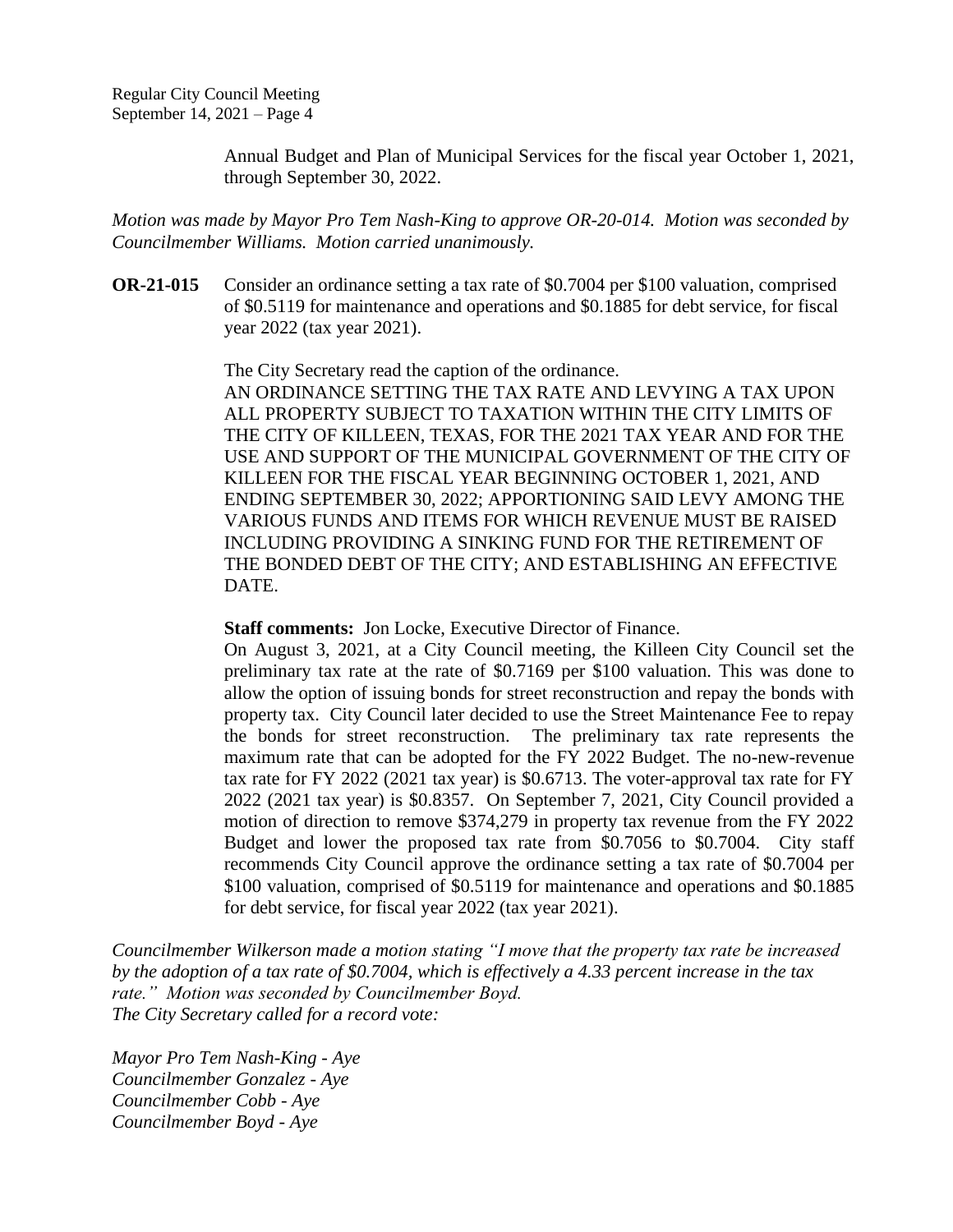*Councilmember Wilkerson - Aye Councilmember Williams - Aye Councilmember Brown - Aye*

*Motion carried unanimously.*

**OR-21-016** Consider a memorandum/resolution to adopt the Five-Year Capital Improvement Plan for Fiscal Year 2022 - 2026. **Staff comments:** Jon Locke, Executive Director of Finance The Fiscal Year 2022 - 2026 Capital Improvement Plan (CIP) for the City of Killeen is a comprehensive document that provides a five-year outlook for capital projects. This document serves as a guide for the preparation of the capital budget. Only those projects scheduled for fiscal year 2022 will be incorporated into the annual budget. The Five-Year Capital Improvement Plan is updated on an annual basis. Projects shown in later years are for planning purposes only, as funding and priorities may change during the life of the program. City staff recommends City Council adopt the Five-Year Capital Improvement Plan for fiscal years 2022-2026.

*Motion was made by Councilmember Boyd to approve OR-21-016. Motion was seconded by Councilmember Wilkerson. Motion carried 6 to 1 with Councilmember Brown in opposition.*

**OR-21-017** Consider an ordinance amending the Code of Ordinances Chapter 30, Water, Sewers, and Sewage Disposal, to amend water and sewer rates.

The City Secretary read the caption of the ordinance.

AN ORDINANCE AMENDING CHAPTER 30 WATER, SEWERS, AND SEWAGE DISPOSAL, ARTICLE IV, OF THE CODE OF ORDINANCES OF THE CITY OF KILLEEN, TEXAS, BY AMENDING WATER AND SEWER RATES; PROVIDING FOR THE REPEAL OF CONFLICTING PROVISIONS; PROVIDING FOR A SEVERABILITY CLAUSE; PROVIDING FOR A SAVINGS CLAUSE; PROVIDING FOR PUBLICATION AND AN EFFECTIVE DATE.

**Staff comments:** Jon Locke, Executive Director of Finance

On July 7, 2020, City Council received the results of the 2020 Water & Sewer Rate Study which presented that water rates are not sufficient. City Council deferred rate adjustments in 2020 due to the pandemic. Rate adjustments included in the proposed FY 2022 Budget need to be updated in the ordinance. City staff recommends City Council approve the ordinance amending water and sewer rates approved in the FY 2022 Annual Budget.

*Motion was made by Councilmember Wilkerson to approve OR-21-017. Motion was seconded by Councilmember Williams. Motion carried 6 to 1 with Councilmember Brown in opposition.*

**OR-21-018** Consider an ordinance amending the Code of Ordinances Chapter 24, Solid Waste, to amend solid waste rates.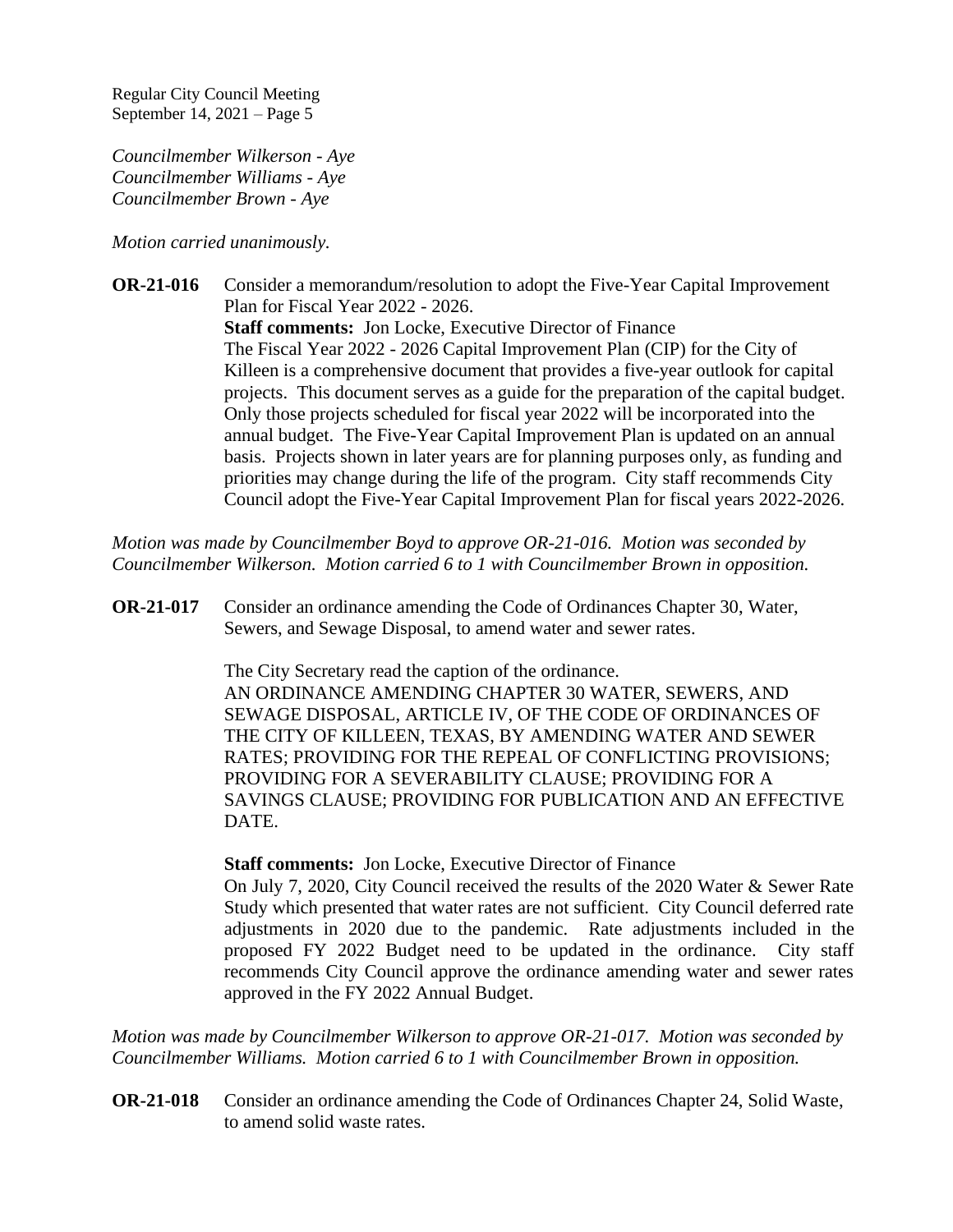The City Secretary read the caption of the ordinance. AN ORDINANCE AMENDING CHAPTER 24, SOLID WASTE, DIVISION 6, OF THE CODE OF ORDINANCES OF THE CITY OF KILLEEN, TEXAS, BY AMENDING SOLID WASTE RATES; PROVIDING FOR THE REPEAL OF CONFLICTING PROVISIONS; PROVIDING FOR A SEVERABILITY CLAUSE; PROVIDING FOR A SAVINGS CLAUSE; PROVIDING FOR PUBLICATION AND AN EFFECTIVE DATE.

**Staff comments:** Jon Locke, Executive Director of Finance

On July 17, 2021, City Council received the results of the solid waste rate study. The study found that the City's commercial revenues were insufficient to fully fund the projected expenses over the next three years. It also found that residential revenues could sufficiently fund the projected expenses over the next three years. Solid waste rates have not been adjusted since 2015. To offset the projected shortfall in the Solid Waste Fund, a commercial rate increase is recommended in the proposed FY 2022 Budget. City staff recommends City Council approve the ordinance amending water and sewer rates approved in the FY 2022 Annual Budget.

*Motion was made by Mayor Pro Tem Nash-King to approve OR-21-018. Motion was seconded by Councilmember Wilkerson. Motion carried 6 to 1 with Councilmember Brown in opposition.*

**OR-21-019** Consider an ordinance amending the Code of Ordinances Chapter 25, Streets, Sidewalks, and Miscellaneous Public Places, to amend street maintenance fees.

> The City Secretary read the caption of the ordinance. AN ORDINANCE AMENDING CHAPTER 25, ARTICLE VII, STREET MAINTENANCE FEE, OF THE CODE OF ORDINANCES OF THE CITY OF KILLEEN; PROVIDING FOR THE REPEAL OF CONFLICTING PROVISIONS; PROVIDING FOR A SEVERABILITY CLAUSE; PROVIDING FOR A SAVINGS CLAUSE; PROVIDING FOR PUBLICATION AND AN EFFECTIVE DATE.

**Staff comments:** Jon Locke, Executive Director of Finance

City Council adopted an ordinance in December 2018 for the collection of street maintenance fees. The ordinance established the street maintenance fee at \$1.70 per single-family equivalent. A street condition assessment was initiated in 2019. The assessment found that there are an estimated \$120 million in streets that are past the point of maintenance and require reconstruction. That number increased significantly following Winter Storm Uri. The winter storm added an estimated \$40 million of streets that require reconstruction. City Council received a briefing on July 17, 2021, that included different funding options to address street reconstruction and street maintenance. After several meetings and further discussion, City Council decided to move forward with a \$10 monthly single-family equivalent fee. The \$10 monthly single-family equivalent fee is expected to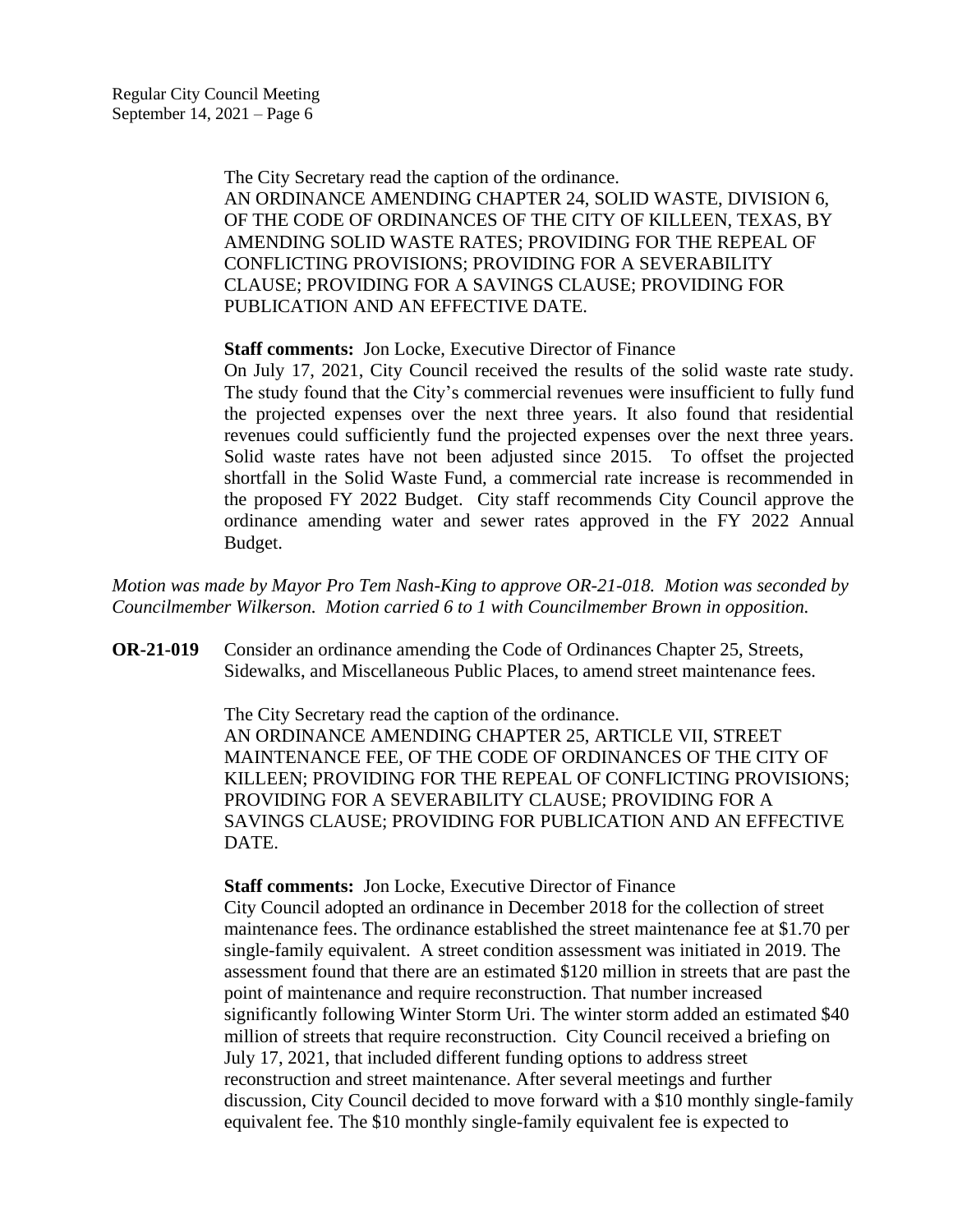> generate \$9.6 million annually. City staff recommends City Council approve the ordinance amending the street maintenance fee.

*Motion was made by Councilmember Wilkerson to approve OR-21-019. Motion was seconded by Councilmember Williams. Councilmember Boyd made a motion to amend the motion changing the language in the definition of annual street maintenance costs to, "adjustments to existing sidewalks" as opposed to "sidewalk adjustments." The amended motion was seconded by Councilmember Wilkerson. The motion to amend carried 6 to 1 with Councilmember Brown in opposition. The original motion as amended carried 6 to 1 with Councilmember Brown in opposition.*

#### **Ordinances**

**OR-21-020** Consider an ordinance amending the Code of Ordinances Chapter 28, Traffic, to establish school speed zones for the Pat Carney Elementary School.

> The City Secretary read the caption of the ordinance. AN ORDINANCE AMENDING CHAPTER 28, TRAFFIC, ARTICLE IX, MISCELLANEOUS RULES OF THE CITY OF KILLEEN CODE OF ORDINANCES TO AMEND THE SCHEDULE OF SCHOOL SPEED ZONES; PROVIDING A REPEALER CLAUSE; PROVIDING FOR A SEVERABILITY CLAUSE; PROVIDING FOR A SAVINGS CLAUSE; PROVIDING FOR PUBLICATION AND EFFECTIVE DATE.

> **Staff comments:** Andrew Zagars, City Planner Mr. Zagars was available to provide additional information and answer questions.

*Motion was made by Councilmember Wilkerson to approve OR-21-020. Motion was seconded by Mayor Pro Tem Nash-King. Motion carried unanimously.*

### **Public Hearings**

**PH-21-043** HOLD a public hearing and consider an ordinance granting easements to Atmos Energy for approximately 0.221 acre consisting of a surface site easement, temporary workspace easement and access easement to be located at the terminus of Persimmon Drive, adjacent to 3008 Persimmon Drive, Killeen TX. (3rd of 3 readings)

> The City Secretary read the caption of the ordinance. AN ORDINANCE GRANTING EASEMENTS TO ATMOS ENERGY CORPORATION FOR APPROXIMATELY .221 ACRE CONSISTING OF A SURFACE SITE EASEMENT, TEMPORARY WORKSPACE EASEMENT, AND ACCESS EASEMENT LOCATED AT THE TERMINUS OF PERSIMMON DRIVE, ADJACENT TO 3008 PERSIMMON DRIVE; PROVIDING A SAVINGS CLAUSE; PROVIDING FOR THE REPEAL OF CONFLICTING PROVISIONS; PROVIDING FOR AN EFFECTIVE DATE.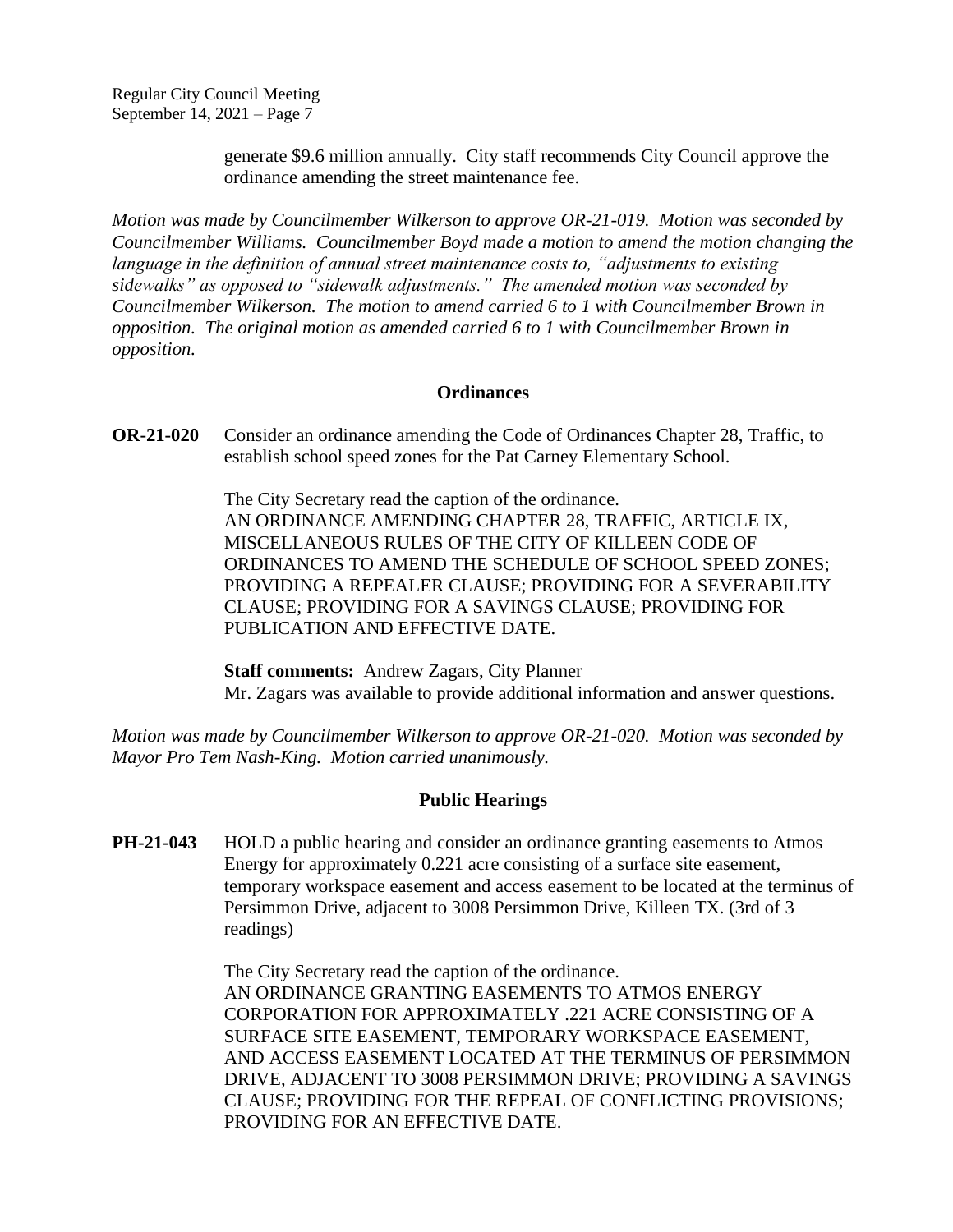> **Staff Comments:** Wallis Meshier, Director of Planning Ms. Meshier was available to provide additional information and answer questions.

Mayor Segarra opened the public hearing.

With no one appearing, the public hearing was closed.

*Motion was made by Mayor Pro Tem Nash-King to approve PH-20-043. Motion was seconded by Councilmember Wilkerson. Motion carried 6 to 0 with Councilmember Cobb not in attendance during the vote.*

**PH-21-050 HOLD** a public hearing and consider an ordinance requested by Dysha Hodge on behalf of Shellene Johnson (Case #FLUM21-06) to amend the Comprehensive Plan's Future Land Use Map (FLUM) from a 'Rural' (R) designation to a 'General Commercial' (GC) designation for approximately 2.643 acres, being out of the T Robinett Survey, Abstract No. 686, located at 4413 West Stan Schlueter Loop, Killeen, Texas.

The City Secretary read the caption of the ordinance.

AN ORDINANCE AMENDING THE COMPREHENSIVE PLAN'S FUTURE LAND USE MAP TO CHANGE APPROXIMATELY 2.643 ACRES, BEING OUT OF THE T ROBINETT SURVEY, ABSTRACT NO. 686, FROM A 'RURAL' (R) DESIGNATION TO A 'GENERAL COMMERCIAL (GC) DESIGNATION; PROVIDING A SEVERABILITY CLAUSE; PROVIDING A SAVINGS CLAUSE; PROVIDING FOR THE REPEAL OF CONFLICTING PROVISIONS; PROVIDING FOR PUBLICATION AND AN EFFECTIVE DATE.

**Staff Comments:** Wallis Meshier, Director of Planning Ms. Meshier was available to provide additional information and answer questions.

Mayor Segarra invited the applicant to speak.

The applicant, Dysha Hodge appeared before City Council to provide additional information and answer questions.

Mayor Segarra opened the public hearing.

Mr. Amr Abdelazeem spoke in support of the request

Mr. Donald Engel spoke in support of the request.

Ms. Araceli Cook spoke in opposition of the request.

Ms. Anca Neagu spoke in support of the request.

With no one else appearing, the public hearing was closed.